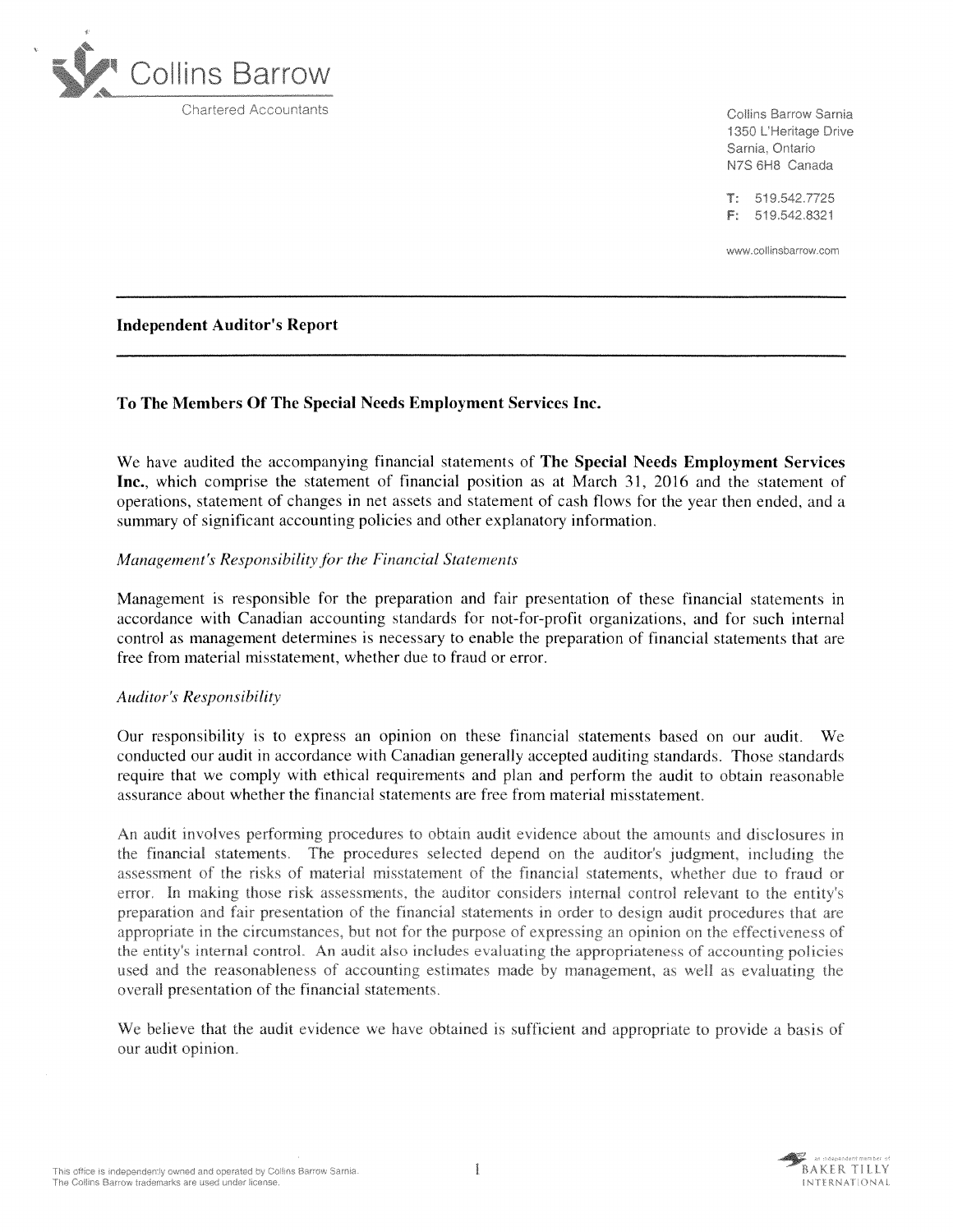Independent Auditor's Report cont'd....

Opinion

 $\bar{\zeta}$ 

In our opinion, the financial statements presen<sup>t</sup> fairly, in all material respects, the financial position of The Special Needs Employment Services Inc. as at March 31. 2016, and the results of operations and its cash flows for the year then ended in accordance with Canadian accounting standards for not-forprofit organizations.

Collin Larrer Service.

Sarnia, Ontario Chartered Accountants June 14, 2016 Licensed Public Accountants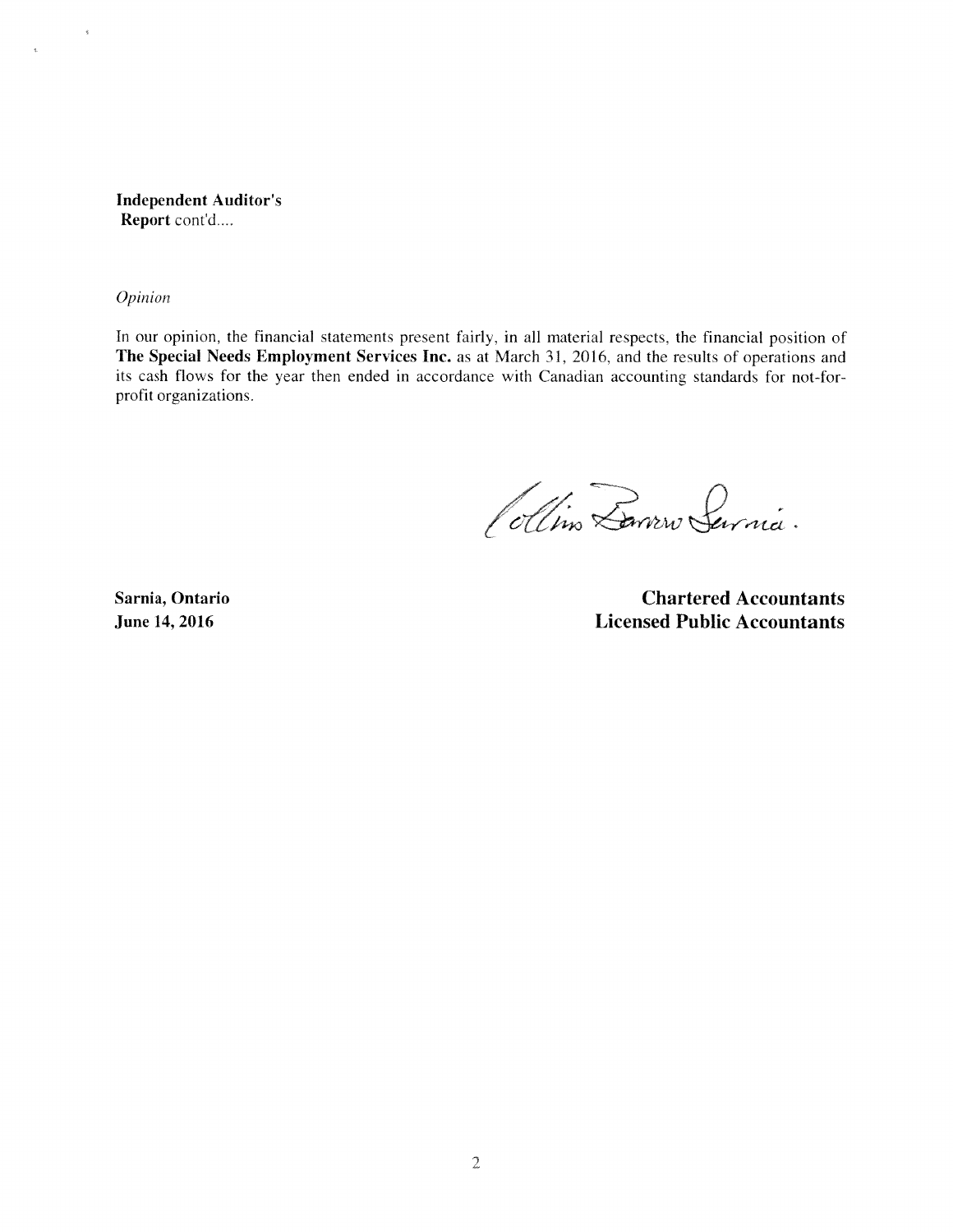## The Special Needs Employment Services Inc. Statement Of Operations For The Year Ended March 31, 2016

 $\label{eq:3.1} \frac{1}{\left\| \mathbf{r} \right\|} = \frac{1}{\left\| \mathbf{r} \right\|}$  where

|                                                | 2016          | 2015          |
|------------------------------------------------|---------------|---------------|
|                                                |               |               |
| Revenue                                        |               |               |
| <b>MTCU</b> Funding                            | \$<br>569,948 | S<br>569,948  |
| Program                                        | 38,514        | 53,244        |
| Fundraising                                    | 4,179         | 21,259        |
| Interest                                       | 1,018         | 2,679         |
| Amortization of deferred capital contributions | 2,778         | 3,964         |
|                                                | 616,437       | 651,094       |
| Expenditures                                   |               |               |
| Advertising                                    | 6,988         | 9,590         |
| Amortization                                   | 2,995         | 4,274         |
| Board & administrative expense                 | 2,412         |               |
| Community outreach                             | 1,553         |               |
| Insurance                                      | 3,328         | 4,145         |
| Miscellaneous                                  | 9,478         | 7,894         |
| Office materials and supplies                  | 15,708        | 13,448        |
| Professional fees                              | 10,720        | 6,697         |
| Rent                                           | 79,846        | 80,120        |
| Salaries and benefits                          | 450,963       | 553,183       |
| Staff training and development                 | 4,178         | 6,939         |
| Technical support                              | 25,828        | 24,116        |
| Transportation and travel                      | 2,110         | 1,302         |
| <b>Utilities</b>                               | 17,257        | 16,903        |
| Supports for individuals                       | 3,390         | 3,695         |
|                                                | 636,754       | 732,306       |
| Deficiency Of Revenue Over Expenditures        | (20,317)      | (81,212)<br>S |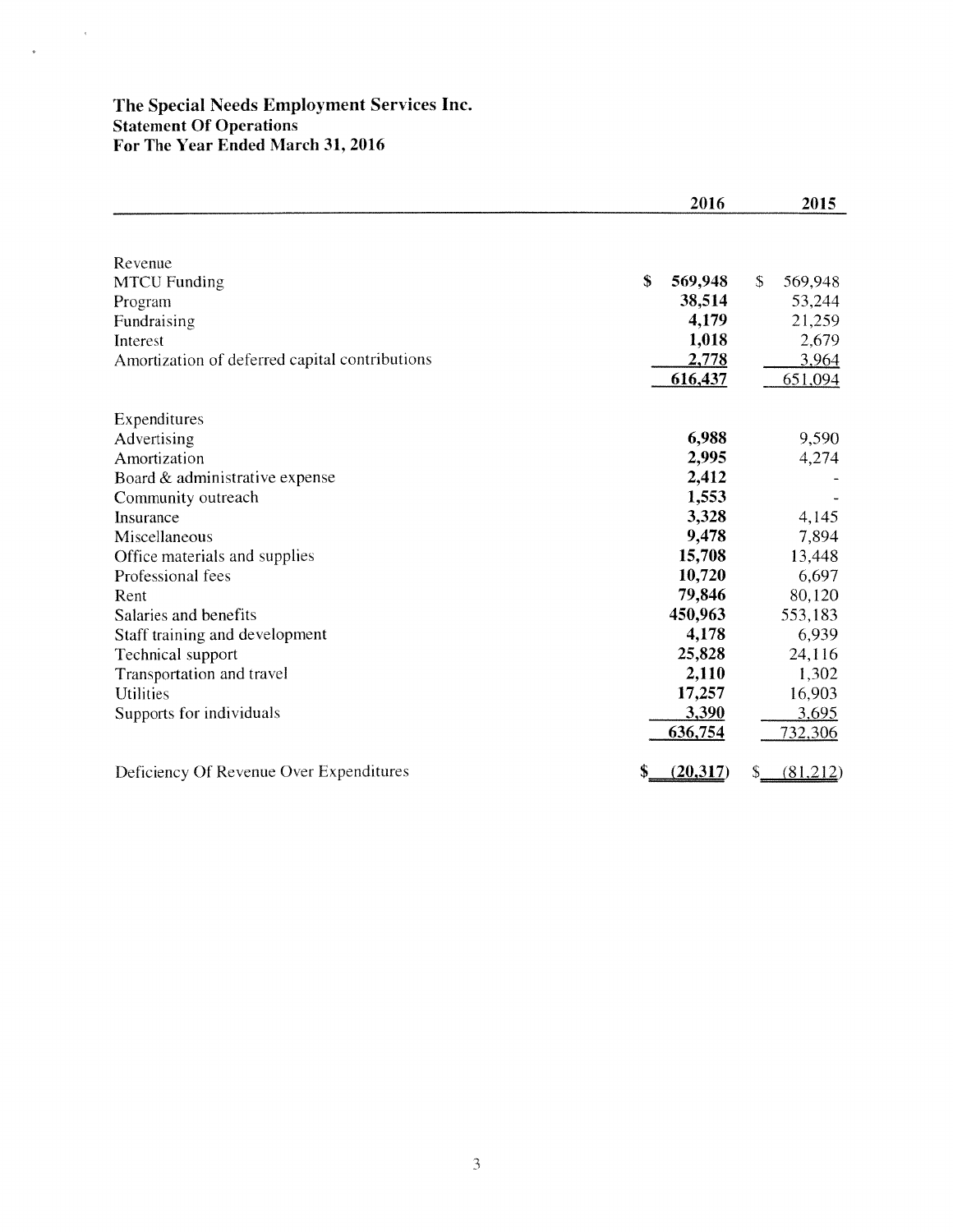## The Special Needs Employment Services Inc. Statement Of Changes in Net Assets For The Year Ended March 31. 2016

 $\langle \rangle_{\Psi}$ 

 $\bar{\star}$ 

|                                                  | 2016          | 2015                    |
|--------------------------------------------------|---------------|-------------------------|
|                                                  |               |                         |
| Balance, Beginning                               | \$<br>203,674 | $\mathbb{S}$<br>299,511 |
| Deficiency of Revenue Over Expenditures          | (20, 317)     | (81,212)                |
|                                                  | 183,357       | 218,299                 |
| Recovery of Prior Year EHT                       | 23,345        |                         |
| Recovery (Repayment) of Prior Years ODSP Funding | 4,217         | (14, 625)               |
| Balance, Ending                                  | 210,919<br>\$ | 203,674                 |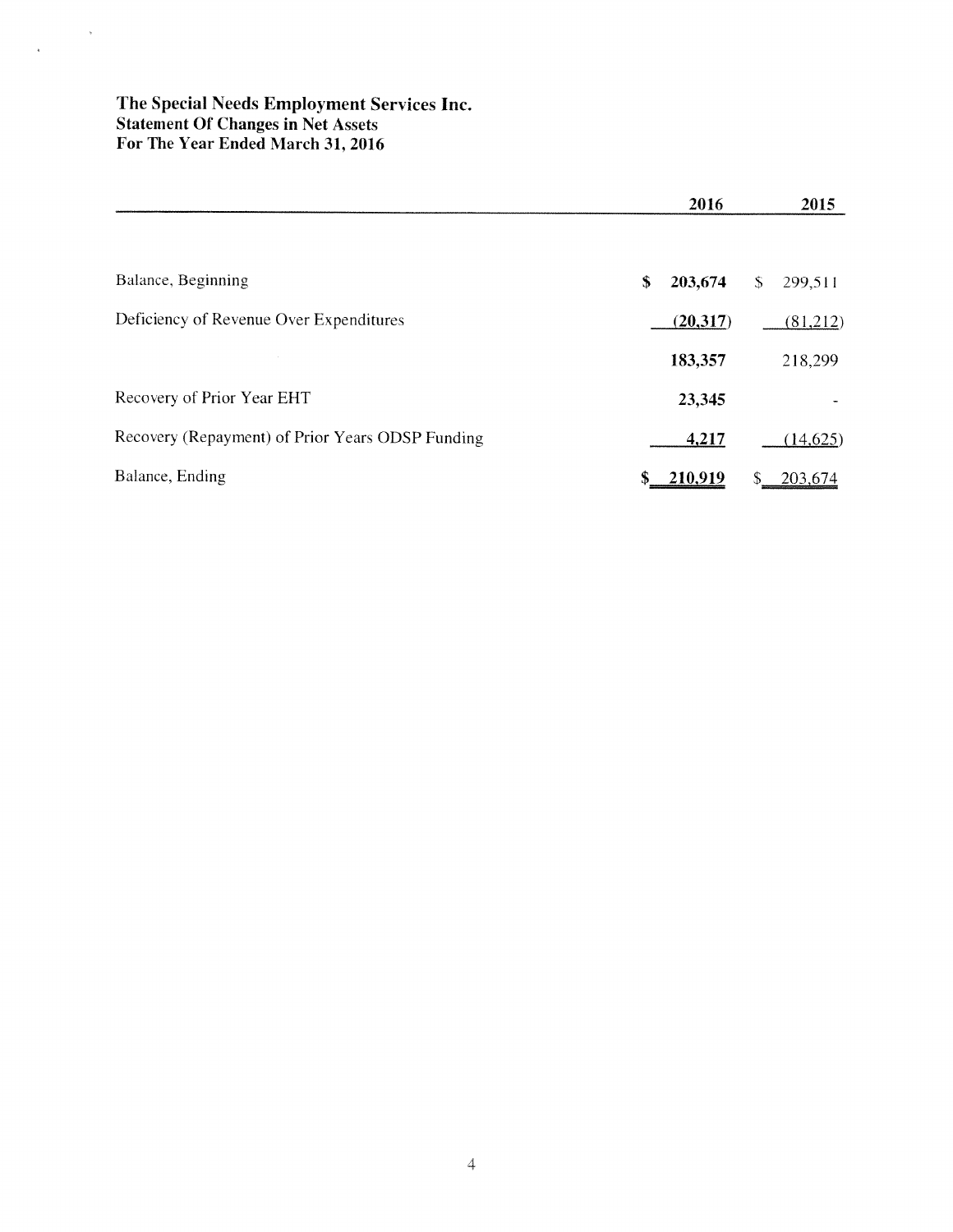# The Special Needs Employment Services Inc. Statement of Financial Position March 31, 2016

 $\chi$ 

 $\mathcal{L}^{\pm}$ 

|                                                                                                     | 2016                                         | 2015                                                 |
|-----------------------------------------------------------------------------------------------------|----------------------------------------------|------------------------------------------------------|
| <b>Assets</b>                                                                                       |                                              |                                                      |
| <b>Current Assets</b><br>Cash and short-term investments<br>Accounts receivable<br>Prepaid expenses | \$<br>189,160<br>23,814<br>10,376<br>223,350 | $\mathbb{S}$<br>210,056<br>8,887<br>5,231<br>224,174 |
| Property, Plant And Equipment (note 2)                                                              | 7,038                                        | 10,033                                               |
|                                                                                                     | 230,388<br>\$                                | 234,207<br>S.                                        |
| <b>Liabilities</b>                                                                                  |                                              |                                                      |
| <b>Current Liabilities</b><br>Accounts payable and accrued liabilities                              | \$<br>12,937                                 | \$<br>21,223                                         |
| Deferred Capital Contribution                                                                       | 6,532<br>19,469                              | 9,310<br>30,533                                      |
| <b>Net Assets</b>                                                                                   | 210,919                                      | 203,674                                              |
|                                                                                                     | 230,388<br>\$                                | 234,207<br>\$                                        |

On Behalf Of The Board

Directors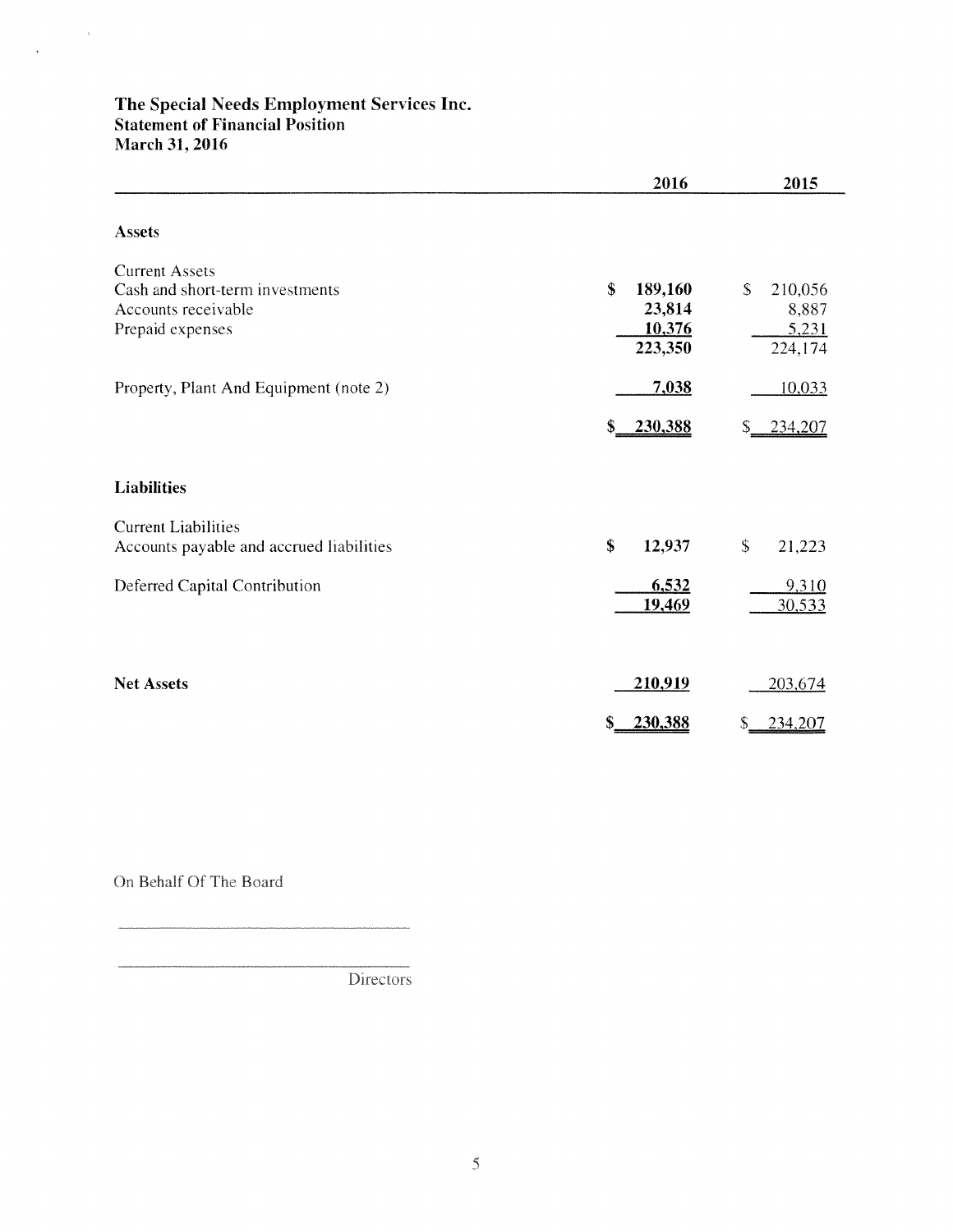The Special Needs Employment Services Inc. Statement Of Cash Flows For The Year Ended March 31, 2016

 $\mathcal{A}$ 

 $\omega$ 

|                                                                       | 2016            | 2015                     |
|-----------------------------------------------------------------------|-----------------|--------------------------|
| <b>Cash Provided By (Used For)</b>                                    |                 |                          |
| <b>Operating Activities</b>                                           |                 |                          |
| Deficiency of revenue over expenditures<br>Items not requiring cash:  | \$<br>(20, 317) | $\mathbb{S}$<br>(81,212) |
| Recovery of prior year EHT                                            | 23,345          |                          |
| Repayment of prior years ODSP funding                                 | 4,217           | (14,625)                 |
| Amortization of deferred capital contributions                        | (2,778)         | (3,964)                  |
| Amortization                                                          | 2,995           | 4,274                    |
|                                                                       | 7,462           | (95, 527)                |
| Net change in non-cash working capital<br>items affecting operations: |                 |                          |
| Accounts receivable                                                   | (14, 927)       | 3,813                    |
| Prepaid expenses                                                      | (5,145)         | 945                      |
| Accounts payable and accrued liabilities                              | (8,286)         | 2,000                    |
|                                                                       | (20,896)        | (88, 769)                |
| Increase (Decrease) In Cash                                           | (20, 896)       | (88, 769)                |
| <b>Cash Position and Short-Term</b>                                   |                 |                          |
| <b>Investments, Beginning</b>                                         | 210,056         | 298,825                  |
| <b>Cash Position and Short-Term</b>                                   |                 |                          |
| <b>Investments</b> , Ending                                           | 189,160<br>\$   | \$ 210,056               |
|                                                                       |                 |                          |
| <b>Supplementary Cash Flow Information:</b>                           |                 |                          |
| Cash                                                                  | \$<br>54,894    | S<br>107,353             |
| Short-term investments                                                | 134,266         | 102,703                  |
|                                                                       | \$<br>189,160   | 210,056<br>S             |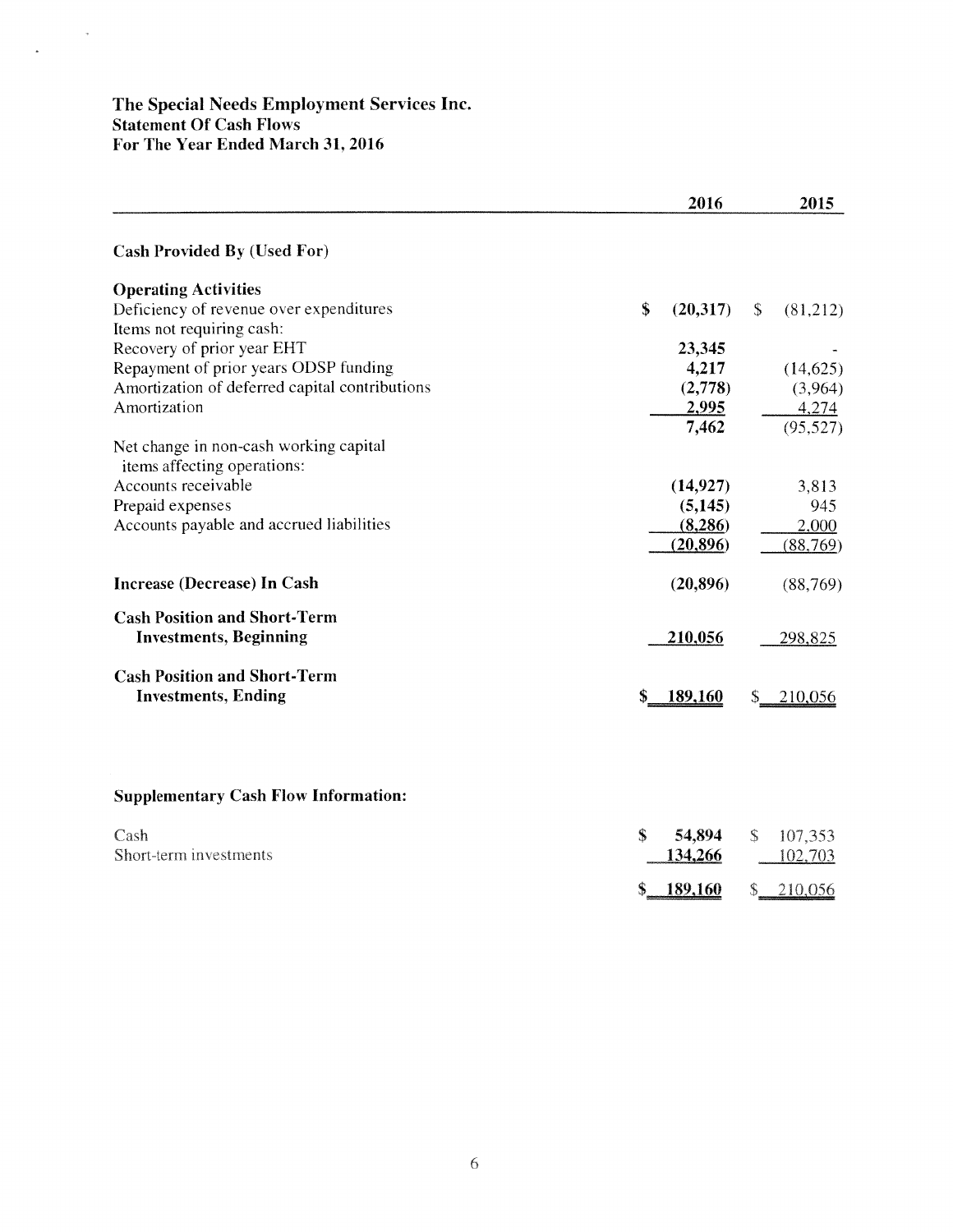#### Nature of Activities

The Special Needs Employment Service Inc. is incorporated under the Business Corporation Act of the Province of Ontario as <sup>a</sup> corporation without share capital. It has exempt status from income taxes as <sup>a</sup> registered charity and is classified as <sup>a</sup> charitable organization under Sections <sup>149</sup> and 149.1 of the Income Tax Act, Canada.

It operates under contracts with the Ministry of Training. Colleges and Universities ("MTCU) and the Ministry of Community and Social Services ('MCSS") with the following general objectives:

To provide employment service to persons residing in Lambton County to assist them in identifying and over coming barriers to employment in the areas of Career Planning, Job Search, Job Placement, and Job Maintenance;

To honour <sup>a</sup> commitment to diversity by providing supportive services inclusive for persons with disabilities and ensure that our employment services are responsive equally to the needs of all clients.

To liaise with municipal, provincial, federal and other funding sources where mutual clients are involved.

### 1. Significant Accounting Policies

#### Basis of Accounting

These financial statements have been prepared in accordance with Canadian accounting standards for not-for-profit organizations.

#### Investments

The Special Needs Employment Services Inc. records investments at cost and realizes income as it is earned.

#### Fund Accounting

The organization's financial statements are prepared on a restricted fund accounting basis.

The General Fund accounts for the organization's program delivery and administrative activities. This fund reports unrestricted resources and restricted operating grants,

### Revenue Recognition

Revenue from grants is recognized as earned in accordance with the terms and conditions of the grant. Amounts received and unearned are reflected on the balance sheet as deferred revenue.

The contracts with MCSS and MTCU provide that any surplus funds arising from the conduct of the contracts maybe repayable to the Ministry at its request. On request, the Ministry may allow all or part of the surplus to be expended on equipment or special projects. Any amounts paid, for a prior year, are reflected through the Statement of Net Assets.

Notes continued on page 8....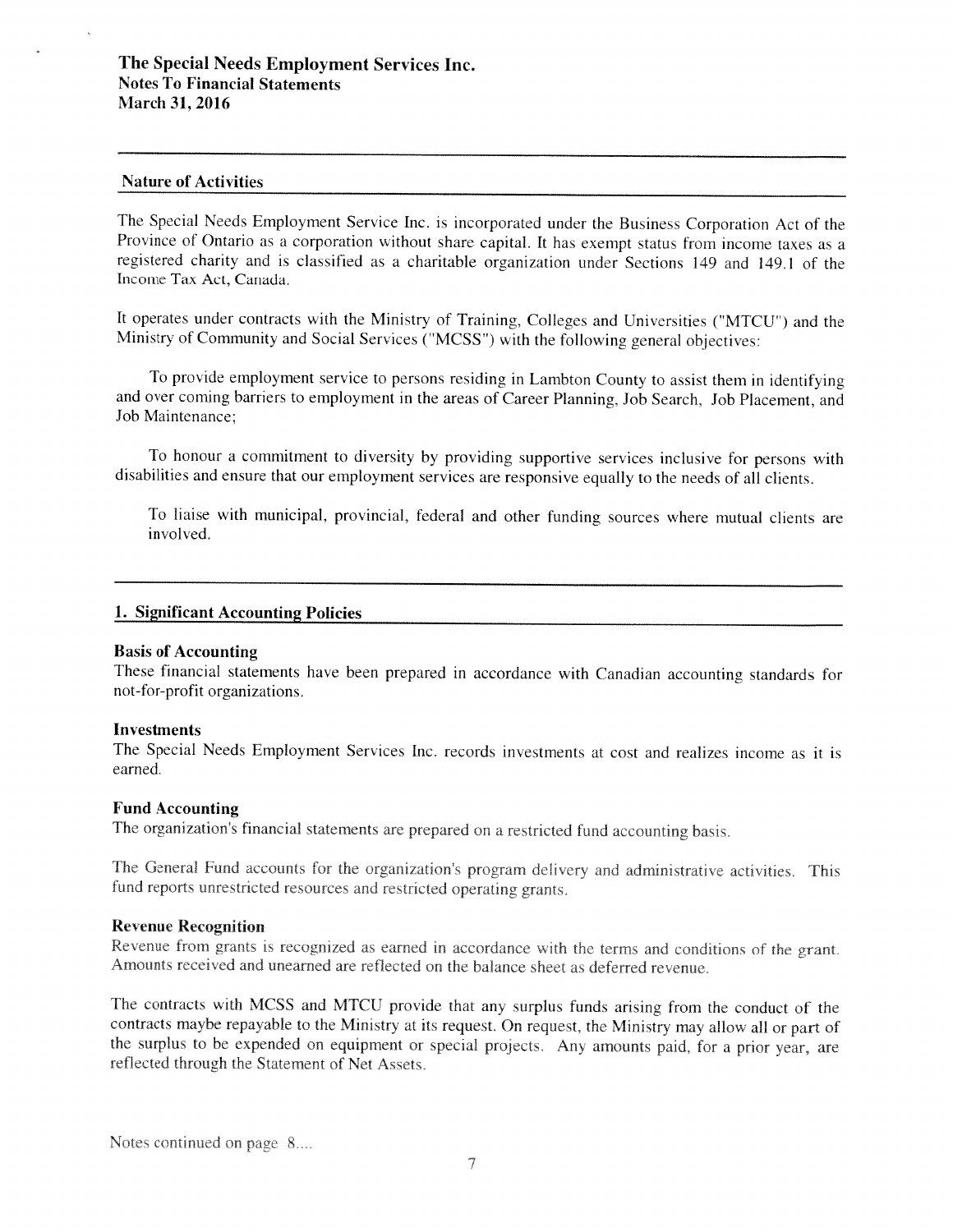# The Special Needs Employment Services Inc. Notes To Financial Statements March 31, 2016

## 1. Significant Accounting Policies cont'd...

### Revenue Recognition cont'd....

Deferred capital contributions represen<sup>t</sup> the amount of funding specifically used to purchase property, plant and equipment. The deferred capital contributions are amortized using the same rates and methods as the corresponding asset.

# Cash and Cash Equivalents

Cash in defined as cash on deposit and deposits in transit net of all cheques issued and outstanding at the reporting date and temporary investments.

#### Income Taxes

The Special Needs Employment Service Inc. is exemp<sup>t</sup> from the paymen<sup>t</sup> of income taxes under Section 149 (1)(l) of the Income Tax Act.

#### Financial Instruments

The Special Needs Employment Service Inc.measures its financial instruments at fair value.

The Special Needs Employment Service Inc.subsequently measures all its financial instruments at amortized cost.

Financial instruments measured at amortized cost include cash, short term investments, accounts receivables, MTCU receivables, accounts payable and accrued liabilities.

Financial assets measured at amortized cost are tested for impairment at the end of each year, and the amount of any write-down, if any, is recognized in net income. A previously recognized impairment loss may be reversed to the extent of the improvement and the amount of reversal is recognized in net income. The reversal may be recorded provided it is no greater than the amount that has previously been reported as <sup>a</sup> reduction in the asset and it does not exceed original cost.

## Property, Plant And Equipment

Amortization of property, plant and equipment is calculated using the following annual rates and methods:

Computer hardware **30-45%** diminishing-balance Computer software 100% straight-line Furniture and equipment 20% diminishing-balance Leasehold improvements 20% straight-line

## Use Of Estimates

The preparation of financial statements in accordance with Canadian accounting standards for not-forprofit organizations requires managemen<sup>t</sup> to make estimates and assumptions that affect the reported amounts of assets and liabilities and disclosure of contingent assets and liabilities at the date of the financial statements and the reported amounts of revenues and expenses during the year. Actual results could differ from those estimates.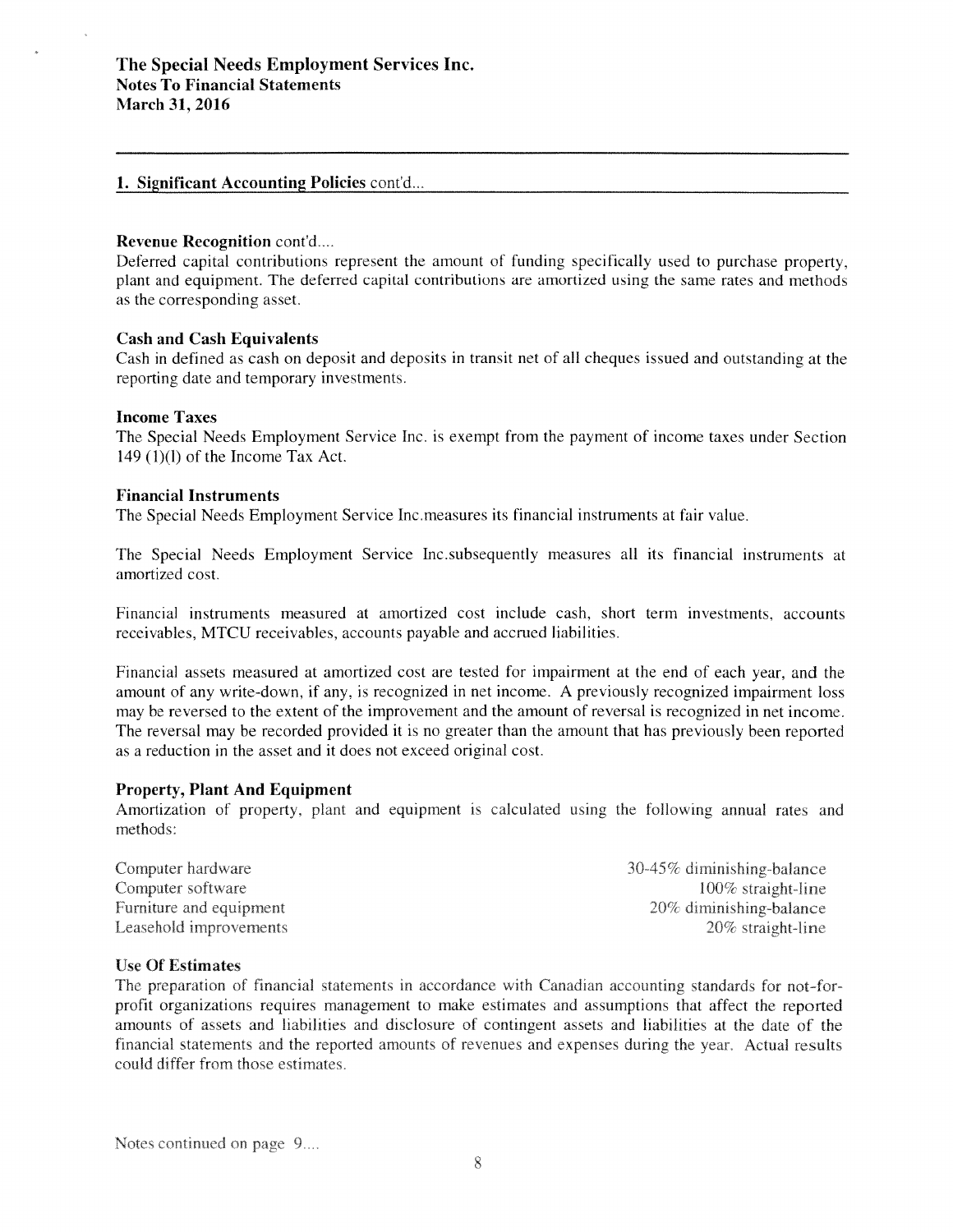| 2. Property, Plant And Equipment             |                        |                             | 2016               | 2015               |
|----------------------------------------------|------------------------|-----------------------------|--------------------|--------------------|
|                                              | Cost                   | Accumulated<br>Amortization | <b>Net</b>         | <b>Net</b>         |
| Computer hardware<br>Furniture and equipment | \$<br>72,249<br>68,147 | \$<br>65,327<br>68,031      | \$<br>6,922<br>116 | \$<br>9,888<br>145 |
|                                              | 140,396                | 133,358                     | S<br>7,038         | 10,033             |

#### 3. Commitment

Under the terms of operating leases for building rent, which expire in December 2015 and March 2016, the organization is committed to minimum lease payments of \$68,763.

| 2017 | \$<br>60,931  |
|------|---------------|
| 2018 | 60,931        |
| 2019 | 60,931        |
| 2020 | 60,931        |
| 2021 | 45,699        |
|      | 289,423<br>\$ |

## 4. Financial Instruments Risks Disclosures

The main risks the organization's financial instruments are expose<sup>d</sup> to are credit risk, liquidity risk, and interest rate risk each of which is discussed below.

## Credit Risk

The organization is exposed to credit risk in the event of non-payment by their customers for their accounts receivable. The organization believes there is minimal risk associated with these amounts due to the diversity of its customers and there are no significant concentrations of accounts receivable with any group of customers that are related to each other. The allowance for doubtful accounts for 2016 is \$Nil (2015 - \$Nil).

#### Liquidity Risk

Liquidity risk relates to the risk the organization will encounter difficulty in meeting its obligations associated with financial liabilities. The financial liabilities on its balance sheet consist of accounts payable and accrued liabilities and the bonus payable. Management closely monitors cash flow requirements to ensure that it has sufficient cash on demand to meet operational and financial obligations.